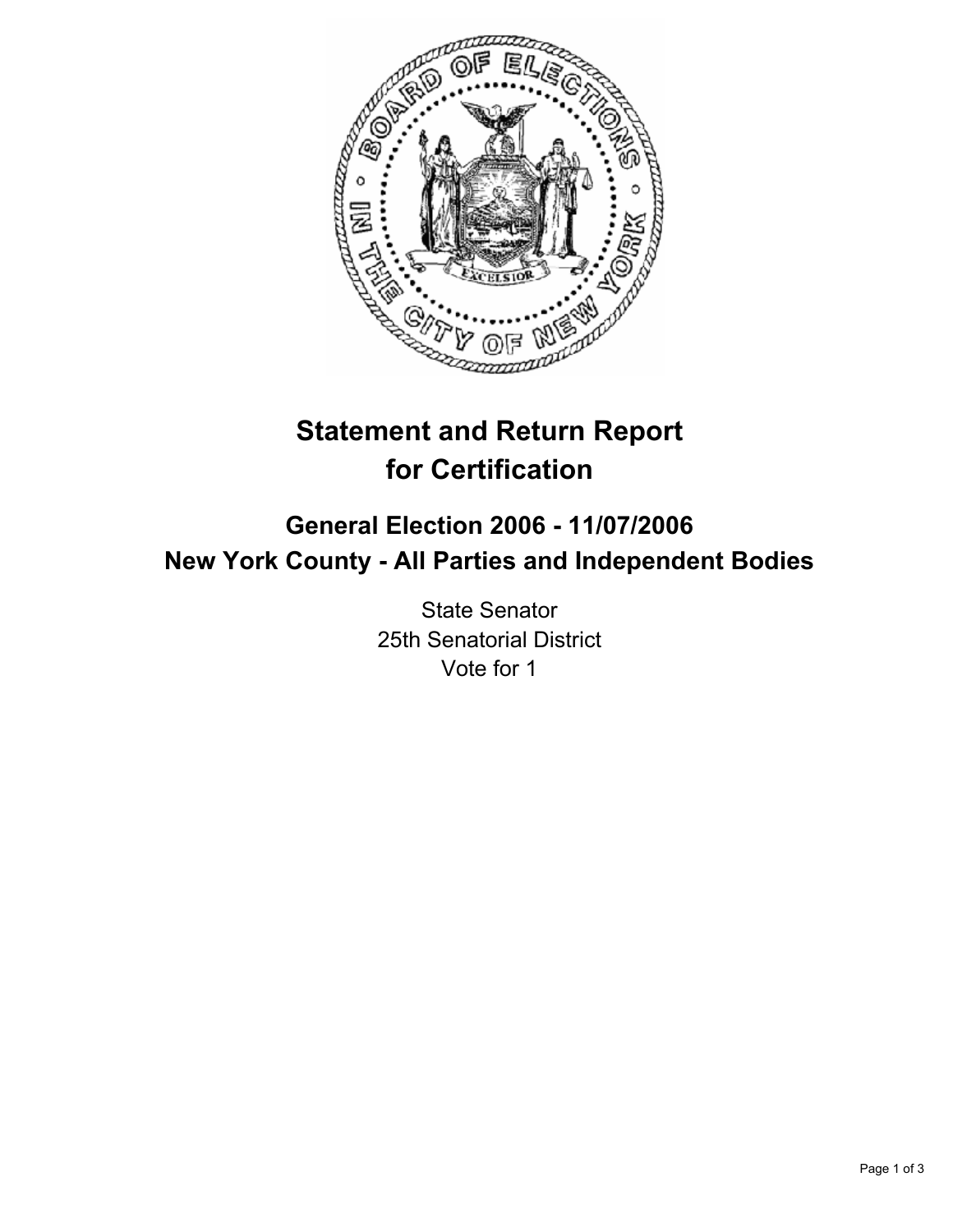

### **Assembly District 64**

| PUBLIC COUNTER                      | 22,439 |
|-------------------------------------|--------|
| <b>EMERGENCY</b>                    | 51     |
| ABSENTEE/MILITARY                   | 428    |
| <b>AFFIDAVIT</b>                    | 690    |
| <b>Total Ballots</b>                | 23,795 |
| MARTIN CONNOR (DEMOCRATIC)          | 15,108 |
| KEN DIAMONDSTONE (WORKING FAMILIES) | 1,761  |
| BORAT (WRITE-IN)                    |        |
| JACINTA URENA (WRITE-IN)            |        |
| JAIME JUNCE JR. (WRITE-IN)          |        |
| JIM LESCZYNSKI (WRITE-IN)           |        |
| MICHAEL WINFIELD (WRITE-IN)         |        |
| MITCHEL SKLAR (WRITE-IN)            |        |
| <b>Total Votes</b>                  | 16,875 |
| Unrecorded                          | 6,920  |

#### **Assembly District 66**

| <b>PUBLIC COUNTER</b>               | 7,927 |
|-------------------------------------|-------|
| <b>EMERGENCY</b>                    | 0     |
| ABSENTEE/MILITARY                   | 325   |
| AFFIDAVIT                           | 369   |
| <b>Total Ballots</b>                | 8,793 |
| MARTIN CONNOR (DEMOCRATIC)          | 6,029 |
| KEN DIAMONDSTONE (WORKING FAMILIES) | 1,263 |
| JOSHUA A. BARRO (WRITE-IN)          |       |
| THOMAS MILES (WRITE-IN)             |       |
| <b>Total Votes</b>                  | 7,294 |
| Unrecorded                          | 1,499 |

## **Assembly District 74**

| <b>PUBLIC COUNTER</b>               | 8,724 |
|-------------------------------------|-------|
| <b>EMERGENCY</b>                    | 49    |
| ABSENTEE/MILITARY                   | 121   |
| AFFIDAVIT                           | 317   |
| <b>Total Ballots</b>                | 9,289 |
| MARTIN CONNOR (DEMOCRATIC)          | 5,815 |
| KEN DIAMONDSTONE (WORKING FAMILIES) | 1,039 |
| <b>Total Votes</b>                  | 6,854 |
| Unrecorded                          | 2,435 |
|                                     |       |